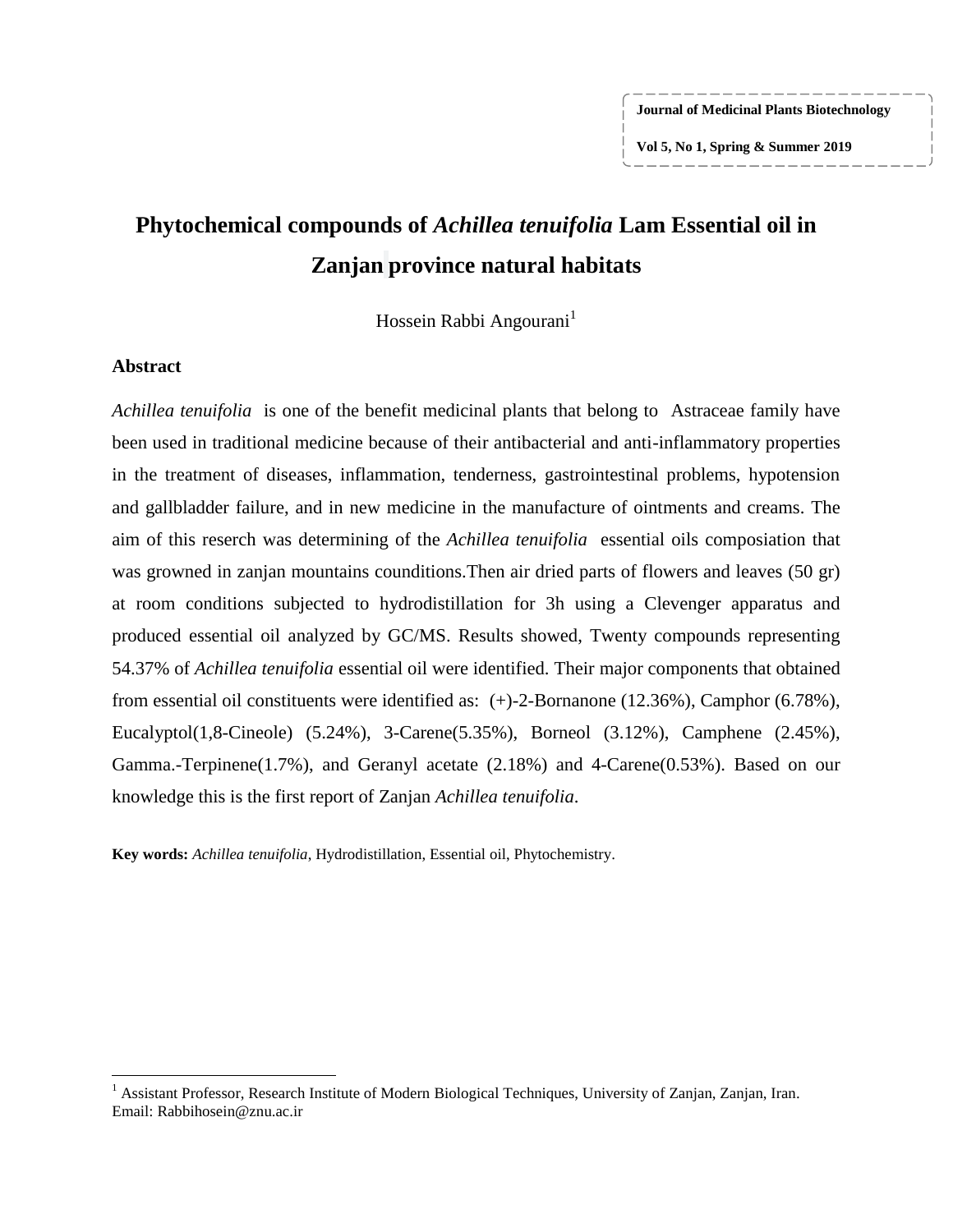### **Introduction**

The genus Achillea(Asteraceae) comprises 115 species in the world which nineteen are present in Iran Plateau (Mozaffarin,1996).Bumadaranis common name for different species of Achillea genus in iran . The vegetative herbage and flowers of different species of the Achilleas genus are widely used in iranian tadetional medicine due to numerous pharmacological properties, such as anti-inflammation (Duke,2010), antispasmodic, cytotoxic, antioxidant, antibacterial, antiplatelet aggregation (Trifunovic *et al*.,2006). *Achillea tenuifolia* is a perennial herb distributed in western and northern regions of Iran (Hammad *et al*.,2014). From a phytochemical point of view the following compound classes were identifiedin Achillea species: terpenoids, flavonoides, Ahillea species have been used in traditional medicine because of their antibacterial and anti-inflammatory properties in the treatment of diseases, inflammation, tenderness, gastrointestinal problems, hypotension and gallbladder failure, and in new medicine in the manufacture of ointments and creams. Anti-inflammatory and beauty products are used, but due to the wide variety of species of this valuable genus, so far no precise identification of local species and the influence of altitude of production site have been undertaken. Achillea tenunifolia It has been used for many years Zanjan traditional medicine This project is trying to study the chemical composition of this usefull plant in Zanjan province.



**Figure 1**: *Achillea tenuifolia* **A**:vegetative herbage before fullbloom **B**: Full bloom **C**: flowering stem in full bloom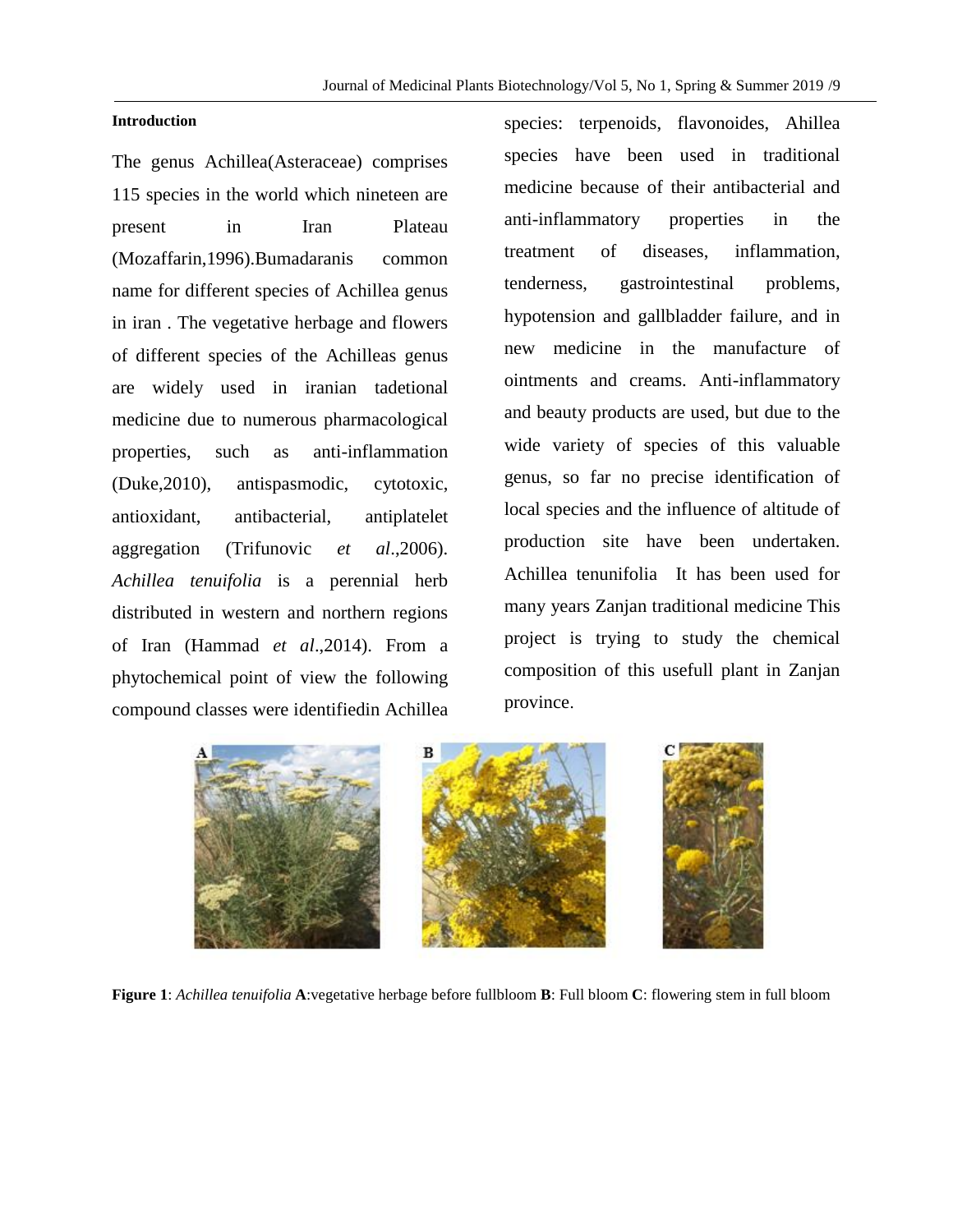## **Material and methods:**

## **1-Plant material**

The aerial flowering part of Achillea tenuifolia (Asteraceae) was collected in June and July 2018, populations growing in Zanjan province, Iran. habitat was located on northern slopes of homayoun village near the city of zanjan,in zanjan northern mountains.after harvest of plants herbage, plants were dried in room tempereture counditiond .

# **2-Isolation Procedure**

flowers and leaves separigated and grinded, then for obtain of essentiol oils of this plant, 50 g from mixed sample of A. *Tenuifolia* were powdered and mixed with 600 ml of distilled water. The prepared sample was poured into a balloon and connected to a Clevenger apparatus Prepered sample Clevenger apparatus for 3 hours with haydro-distillation method . The essential oils were dried over anhydrous Na2SO4 and stored at 4 ˚C in the dark Refrigerator.

**3-Gas chromatography-mass spectrometry (GC / MS)**

In the present study, gas chromatographymass spectrometry (GC / MS) was used to identify the chemical constituents and active ingredients in the essential oil of Achillea tenuifolia. The device consists of Agilent USA 7890B gas chromatography and 5977A mass spectrometer equipped with split / splitless injection system and electron bombardment ionization model and has NIST and WILEY mass libraries. For analysis of essential oil, HP5-MS column, 60 m long with 0.25 mm inner diameter and 0.25 mm thick, was used. Injection temperature, interface temperature and ionization temperature were set at 280, 290 and 250 ° C, respectively. The column temperature program was started at an initial temperature of  $60^\circ$  C and kept at this temperature for 5 minutes, then the column temperature reached a temperature of 15 ° C / min to 180 ° C for 2 minutes. This temperature remained constant and finally reached a temperature of 280  $\degree$  C at 20  $\degree$  C / min for 10 minutes. The split ratio was adjusted to 1: 20 and the injection volume was half microliter.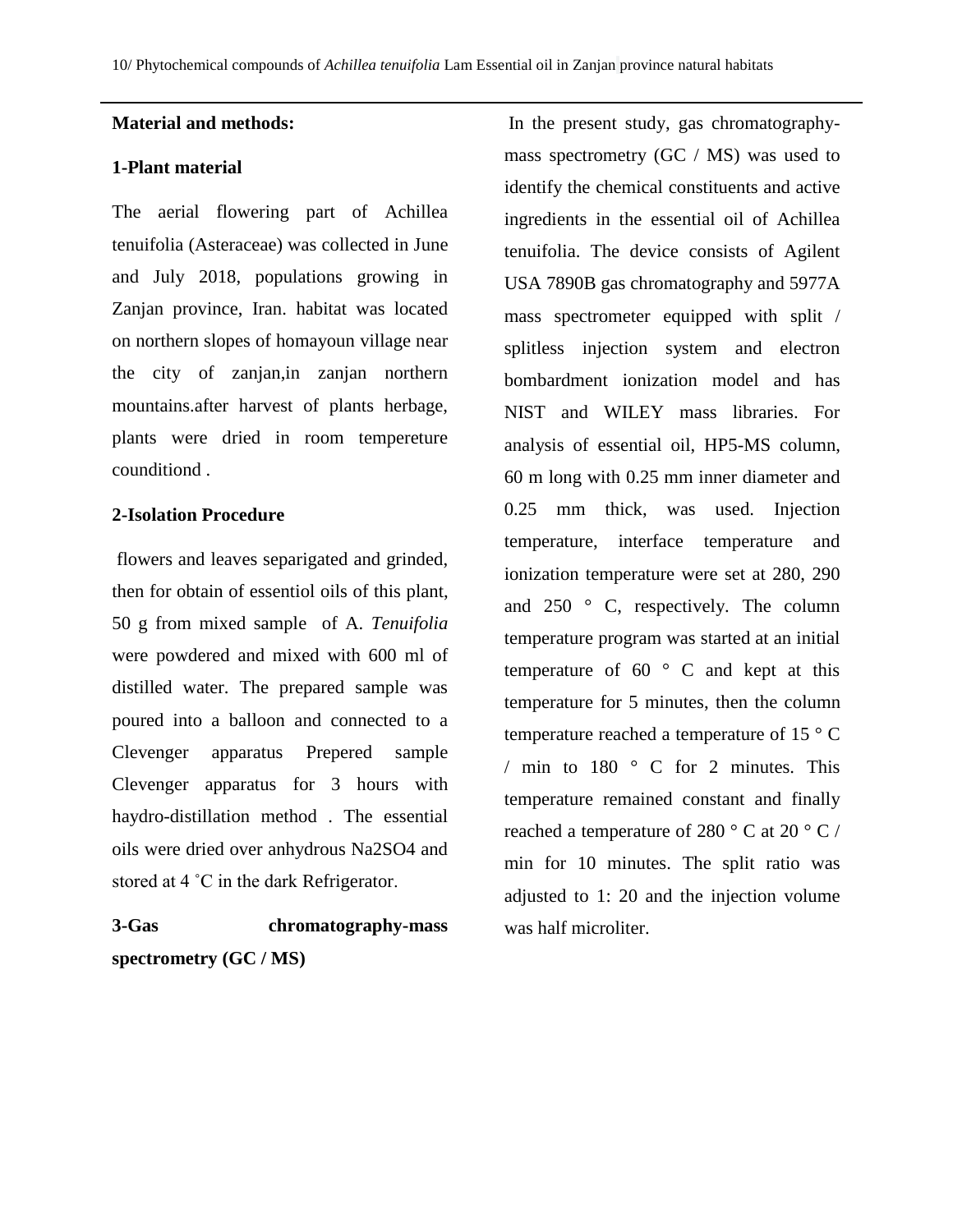

**Figure 2.** The gas chromatogram from the GC-MS analysis of the Achillea tenuifolia flowers and leaves essential oil

### **Results and discussion:**

The results of GC-MS showed that essential oils of this plant were constitute from 88 compound. The major compounds chemical compositions of *Achillea tenuifolia* essential oil are shown in Table 1. Twenty compounds representing 54.37% of *Achillea tenuifolia* essential oil were identified. The major compounds detected in essential oil that obtained from flowers and leaves of the *Achillea tenuifolia* were 3-Carene(5.35%), camphene (2.45%),4-Carene(0.53%), o-Cymene(3.93%), D-Limonene(0.57%),Eucalyptol(1,8-Cineole)

(5.24%),.gamma.-Terpinene(1.7%), Borneol  $(3.12\%), (+)-2-Bornanone$   $(12.36\%),$ pinocarvone (0.89%), α-Terpineol (1.62%), linalool (2.15%), Camphor (6.78%), Geranyl acetate (2.18%), Thymol (0.29%), Bornyl

acetate (0.55%),.alfa.-Copaene (0.36%), Caryophyllene (0.31%), Spathulenol (1.34%) and alpha.-Cadinol (2.68%).

A previous report by (Afsharypour *et al*.,1996) indicated the major constituent of the essential oil of Achillea tenuifolia was caryophyllene oxide and in other studies, borneol was the second most abundant constituent of oil (Aghajani *et al*.,2000). Similar to previous studies (Esmaeili *et al.,*2005), 1, 8-cineole was found to be the major constituent of the oil Achillea tenuifolia, while others reported camphor as the major constituent of this oil (Kundakovic *et al.,*2008). It has been reported that the chemical compositions of the essential oil are highly influenced by climatic conditions and geographical factors (Burt .,2004).